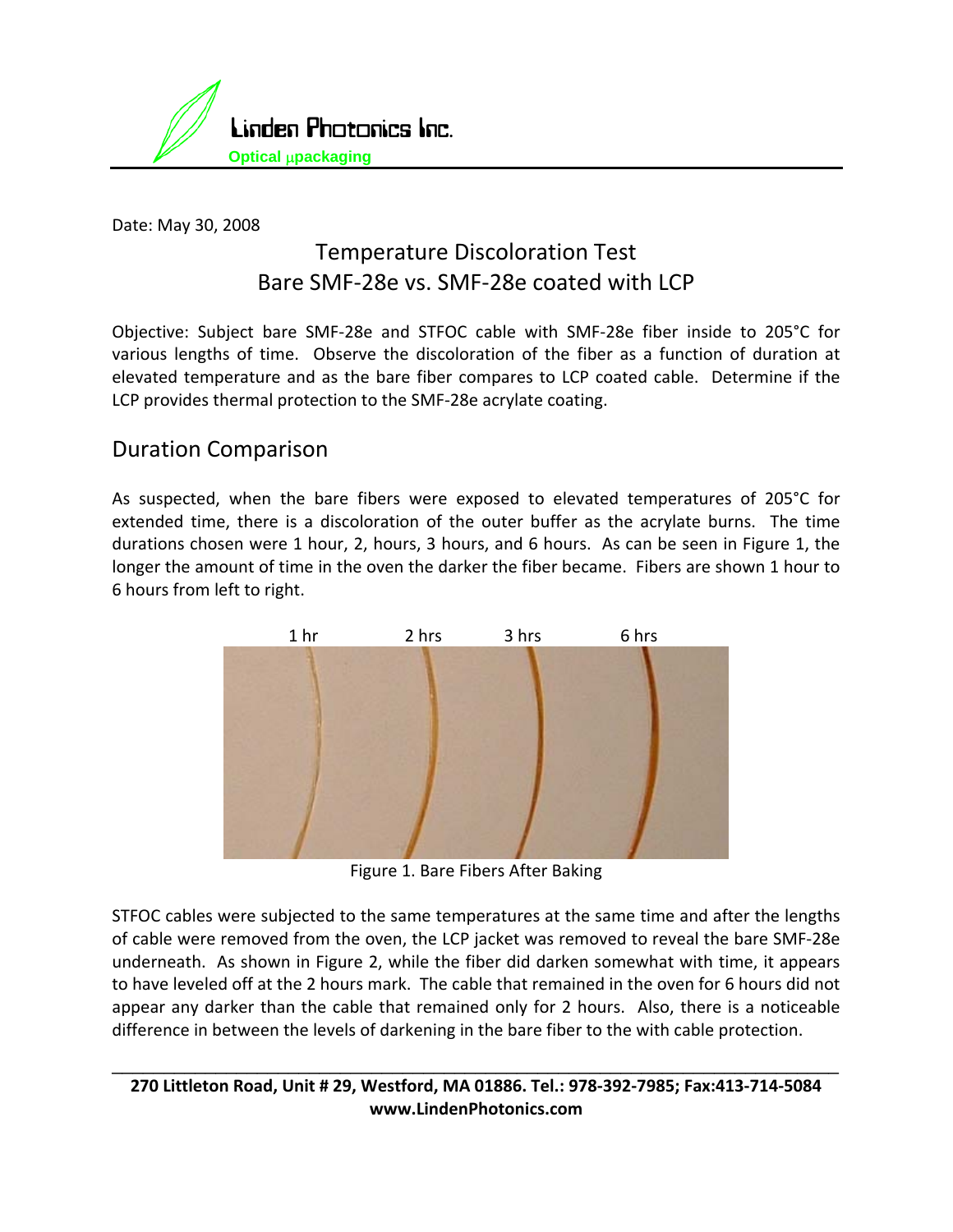



Figure 2. STFOC Fibers After Baking / After Stripping LCP Coating

# Bare Fiber vs. LCP Coated STFOC Comparison

Below we have side‐by‐side comparisons of the bare fiber and the fiber that was in the oven in cable form. Samples were removed at 1 hour, 2 hours, 3 hours and 6 hours.



Figure 3. 1 Hour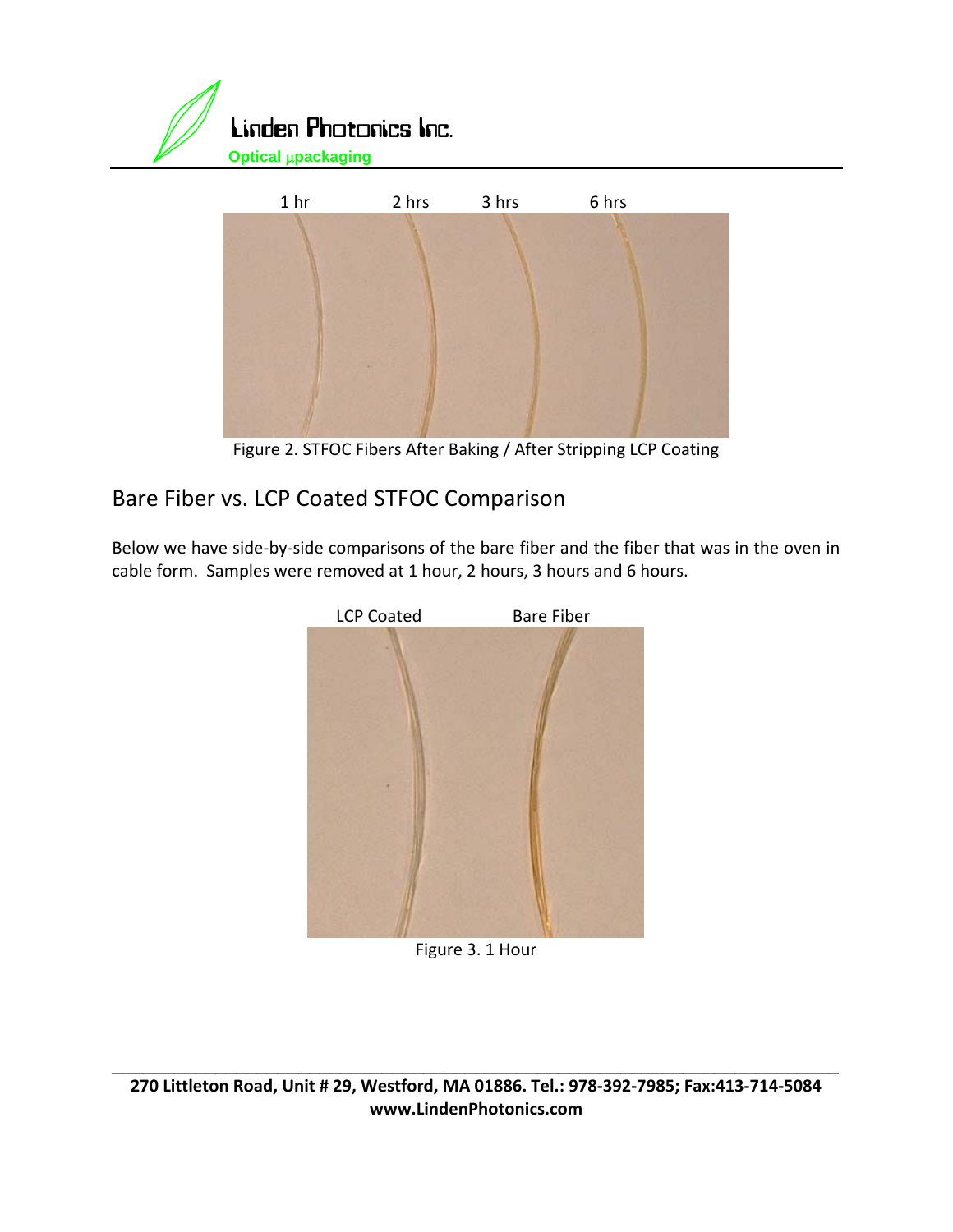





#### Figure 5. 3 Hours

270 Littleton Road, Unit # 29, Westford, MA 01886. Tel.: 978-392-7985; Fax:413-714-5084 **www.LindenPhotonics.com**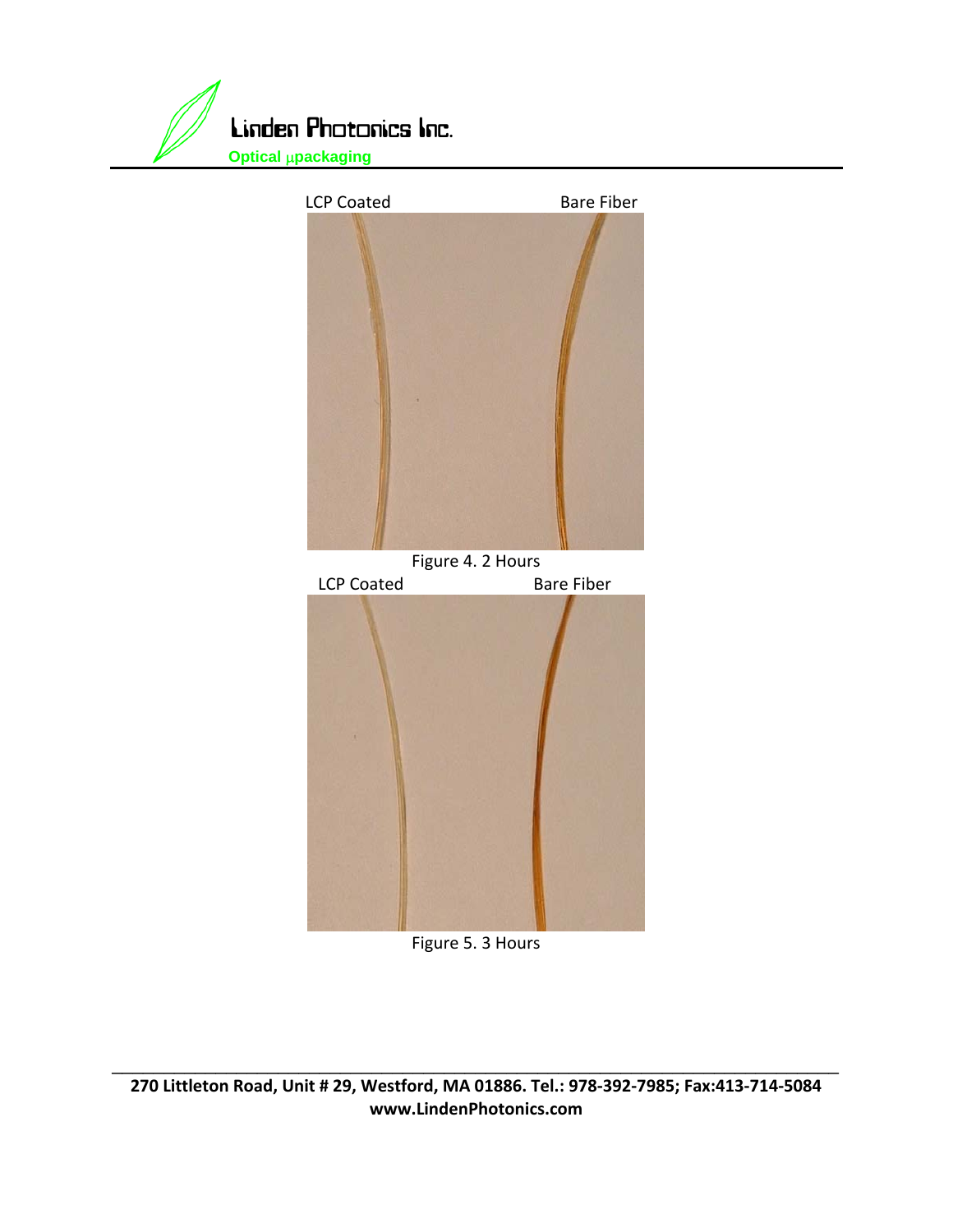



Figure 6. 6 Hours

Clearly in each case the fiber that was protected with LCP has had significantly less damage and has burned (darkened) to a much lesser degree. The protection is in large part due to the permeability of the LCP. LCP has low permeability and will thus limit the burning of the acrylate coating. This theory is supported by the observation that at the ends of the STFOC cables, the fiber had darkened noticeably. The closer to the end of the cable, the darker the fiber. This is shown below in Figure 7. As one moves from the left side of the fiber (further from tip of cable) to the right side of the fiber (closer to the tip of the cable) the cable become increasingly darker.



Figure 7. Darkening of Tips of Cable

270 Littleton Road, Unit # 29, Westford, MA 01886. Tel.: 978-392-7985; Fax:413-714-5084 **www.LindenPhotonics.com**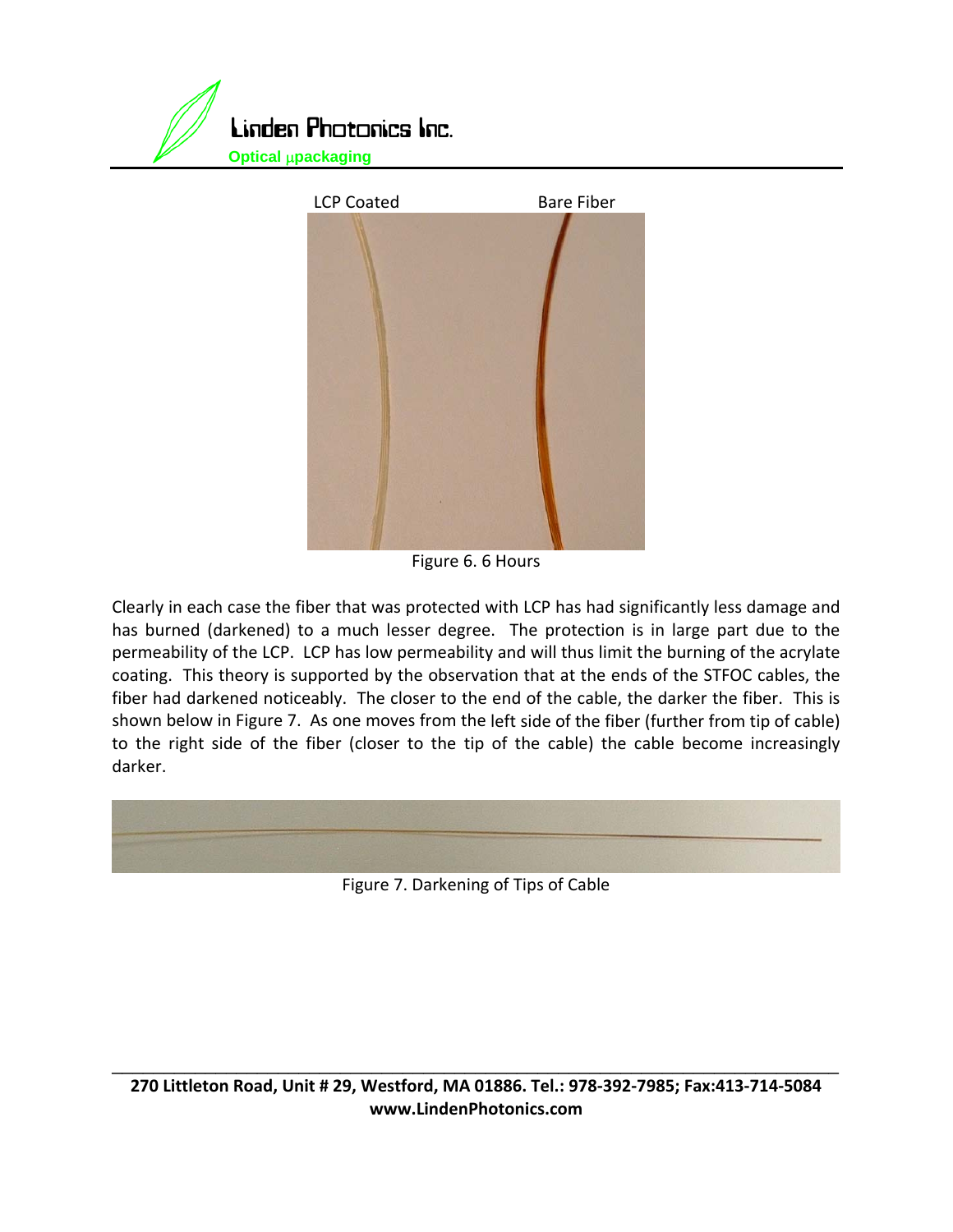

## Extended Bake

As mentioned above, during the first test of 1 hour, 2 hours, 3 hours and 6 hours bake, the LCP coated fibers that were in the oven for 3 and 6 hours did not appear to have any further appreciable discoloration of the fiber. The bare fiber, however, will get continually darker until almost black at 24 hours.

To further examine this, LCP coated fiber was baked at 205°C for 24 hours and the results are shown below in Figure 8. The fibers subjected to 2 hours, 6 hours and 24 hours all appear to have darkened a similar amount and past the 2 hour mark, the LCP jacketing is protecting the bare fiber from burning further. One theory is that due to the low permeability of the LCP, the fiber discolors only until the oxygen that may exist within the confines of the cable. After the existing oxygen is exhausted the fiber will burn no further.



Figure 8. Results of 24 Hours Test